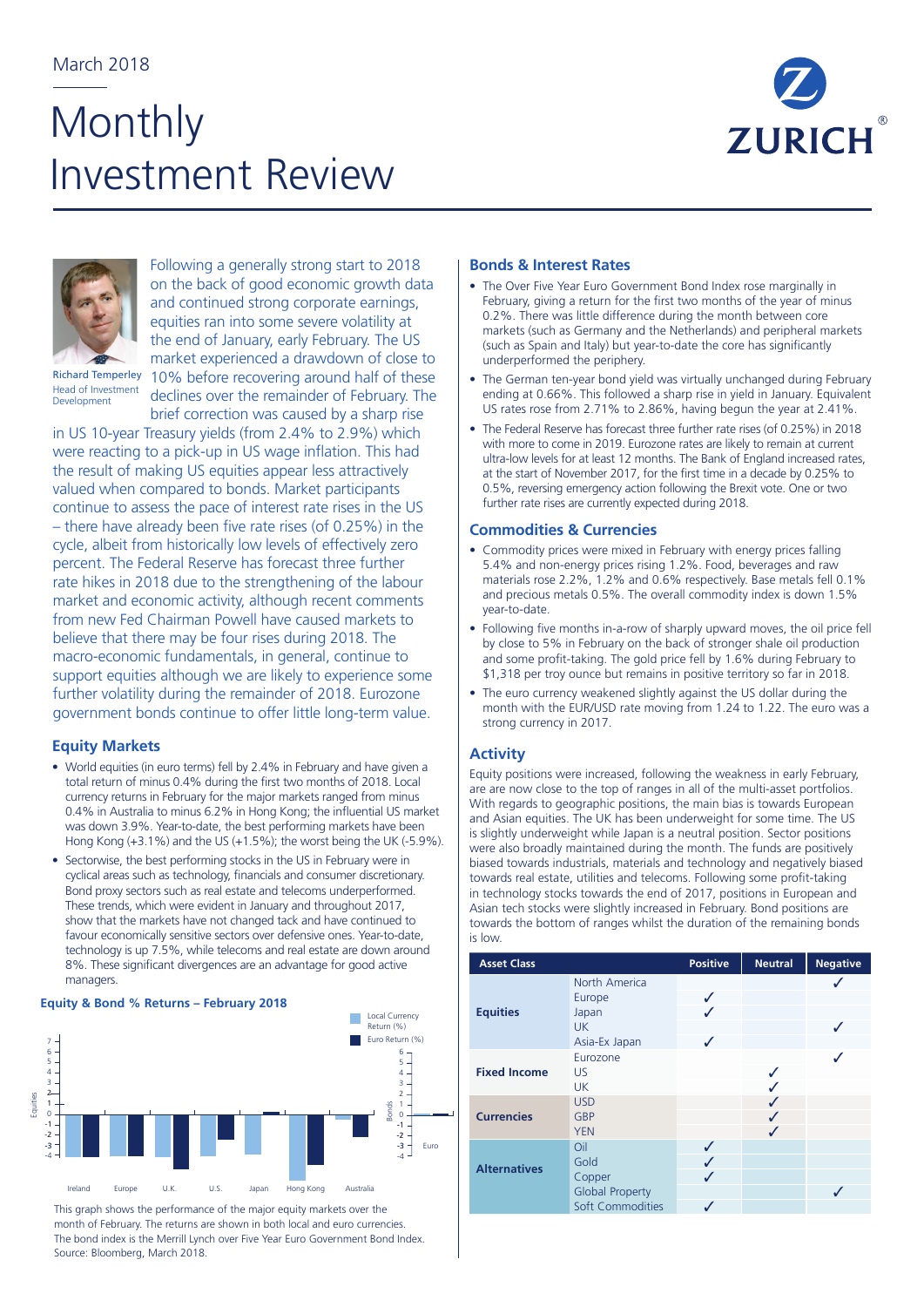#### Zurich Life Annualised Performance to 1 March 2018

|                                                 | <b>Year to</b> | <b>Annualised</b> |         |         |          |                 |          |                          |
|-------------------------------------------------|----------------|-------------------|---------|---------|----------|-----------------|----------|--------------------------|
|                                                 | <b>Date</b>    | 1 Year            | 3 Years | 5 Years | 10 Years | <b>15 Years</b> | 20 Years | Fund Size $(\epsilon)$   |
| Prisma Multi-Asset Funds+                       |                |                   |         |         |          |                 |          |                          |
| Prisma 2 2                                      | $-0.1%$        | $-0.2%$           | 0.4%    | N/S     | N/S      | N/S             | N/S      | 175,631,468              |
| Prisma 3 B                                      | $-0.1%$        | 0.7%              | 1.5%    | N/S     | N/S      | N/S             | N/S      | 718,475,044              |
| Prisma 4 4                                      | $-0.1%$        | 2.1%              | 3.6%    | N/S     | N/S      | N/S             | N/S      | 820,847,095              |
| Prisma 5 5                                      | $-0.3%$        | 3.1%              | 4.6%    | N/S     | N/S      | N/S             | N/S      | 315,062,029              |
| Prisma 6 6                                      | 0.3%           | 4.4%              | 4.4%    | N/S     | N/S      | N/S             | N/S      | 29,855,030               |
| <b>Managed Funds</b>                            |                |                   |         |         |          |                 |          |                          |
| <b>Cautiously Managed</b>                       | 0.1%           | 1.9%              | 2.9%    | 7.9%    | 6.6%     | N/S             | N/S      | 436,321,237              |
| Sector Average                                  | $-0.4%$        | 1.8%              | 1.7%    | 4.1%    | 3.1%     | 4.0%            | 3.7%     |                          |
| <b>Balanced</b>                                 | 0.0%           | 3.2%              | 4.2%    | 9.9%    | 6.6%     | 8.2%            | 5.6%     | 1,674,767,042            |
| Sector Average                                  | $-1.9%$        | 1.2%              | 2.1%    | 7.3%    | 4.0%     | 5.9%            | 3.9%     |                          |
| Performance                                     | 0.0%           | 4.5%              | 5.0%    | 10.8%   | 6.8%     | 8.6%            | 5.6%     | 1,340,169,120            |
| Dynamic                                         | 0.0%           | 4.5%              | 5.5%    | 11.4%   | 7.0%     | 9.0%            | 5.6%     | 1,614,238,555            |
| Sector Average                                  | $-2.0%$        | 1.6%              | 3.1%    | 7.9%    | 4.5%     | 6.1%            | 4.3%     |                          |
|                                                 |                |                   |         |         |          |                 |          |                          |
| <b>Protected Funds</b>                          |                |                   |         |         |          |                 |          |                          |
| Protected 70                                    | $-0.6%$        | 1.2%              | 0.9%    | 6.2%    | N/S      | N/S             | N/S      | 17,933,081               |
| Protected 80<br>Protected 90                    | $-0.6%$        | $-0.1%$           | $-0.5%$ | 3.7%    | N/S      | N/S             | N/S      | 34,508,271<br>10,434,880 |
|                                                 | $-0.6%$        | $-1.9%$           | $-2.1%$ | 0.4%    | N/S      | N/S             | N/S      |                          |
| Cash                                            |                |                   |         |         |          |                 |          |                          |
| Secure                                          | 0.0%           | 0.0%              | 0.0%    | 0.0%    | 0.5%     | 1.2%            | 1.9%     | 252,794,669              |
| Cash Fund                                       | $-0.2%$        | $-0.8%$           | $-0.7%$ | $-0.6%$ | 0.0%     | N/S             | N/S      | 525,529,188              |
| Sector Average                                  | $-0.1%$        | $-0.4%$           | $-0.1%$ | 0.0%    | 0.6%     | 1.1%            | 1.7%     |                          |
| <b>Bond</b>                                     |                |                   |         |         |          |                 |          |                          |
| Global Corporate Bond (JP Morgan)               | $-1.8%$        | 0.5%              | 0.7%    | 2.1%    | N/S      | N/S             | N/S      | 8,942,440                |
| Global Government Bond (JP Morgan)              | $-1.0%$        | $-0.9%$           | 0.0%    | 1.5%    | N/S      | N/S             | N/S      | 1,125,989                |
| Indexed Eurozone Government Bond (BlackRock)    | $-0.1%$        | 0.9%              | 0.2%    | 3.6%    | N/S      | N/S             | N/S      | 6,138,808                |
| <b>Active Fixed Income</b>                      | 0.0%           | $-0.3%$           | 0.1%    | 5.4%    | 5.9%     | 5.3%            | 6.1%     | 165,978,087              |
| Inflation-Linked Bond                           | $-0.4%$        | 1.8%              | 0.2%    | 1.0%    | N/S      | N/S             | N/S      | 6,893,994                |
| Long Bond                                       | $-0.1%$        | 0.5%              | $-0.4%$ | 7.0%    | 6.7%     | N/S             | N/S      | 52,110,346               |
| Sector Average                                  | $-0.6%$        | 0.7%              | 0.2%    | 3.7%    | 4.1%     | 4.1%            | 4.6%     |                          |
| <b>Absolute Return/Diversified Assets Funds</b> |                |                   |         |         |          |                 |          |                          |
| Global Targeted Returns Fund (Invesco)          | 0.2%           | $-0.4%$           | 0.4%    | N/S     | N/S      | N/S             | N/S      | 97,567,899               |
| Dynamic Diversified Growth (BlackRock)          | 0.3%           | 5.3%              | 0.1%    | 2.4%    | N/S      | N/S             | N/S      | 15,720,017               |
| <b>Active Asset Allocation</b>                  | $-0.1%$        | 2.3%              | 3.6%    | 7.1%    | N/S      | N/S             | N/S      | 312,788,127              |
| <b>Commodity Funds</b>                          |                |                   |         |         | N/S      | N/S             | N/S      |                          |
| Gold                                            | $-0.5%$        | $-9.8%$           | $-0.9%$ | $-3.0%$ | N/S      | N/S             | N/S      | 78,655,930               |
| Indexed Global Energy and Metals                | $-1.9%$        | $-5.6%$           | $-4.9%$ | $-5.9%$ | $-7.2%$  | N/S             | N/S      | 13,510,587               |
| <b>Equity Funds (Global)</b>                    |                |                   |         |         |          |                 |          |                          |
| 5 Star 5                                        | 1.2%           | 8.9%              | 6.4%    | 11.4%   | 6.0%     | 8.9%            | N/S      | 210,074,554              |
| <b>International Equity</b>                     | 0.4%           | 4.9%              | 6.3%    | 12.4%   | 8.2%     | 9.5%            | 7.2%     | 1,577,738,570            |
| Global Select (Threadneedle)                    | $-1.7%$        | 8.0%              | 7.1%    | 12.6%   | 8.6%     | 9.9%            | N/S      | 5,681,249                |
| Indexed Global Equity (BlackRock)               | $-0.8%$        | 0.8%              | 5.0%    | 11.9%   | N/S      | N/S             | N/S      | 94,718,994               |
| Sector Average                                  | $-1.6%$        | 2.3%              | 4.0%    | 9.7%    | 6.0%     | 7.4%            | 4.3%     |                          |
|                                                 |                |                   |         |         |          |                 |          |                          |
| <b>Equity Funds (European)</b>                  |                |                   |         |         |          |                 |          |                          |
| 5 Star 5 Europe                                 | $-1.1%$        | 12.7%             | 6.7%    | 12.7%   | 7.2%     | N/S             | N/S      | 119,065,994              |
| European Select (Threadneedle)                  | $-3.9%$        | 6.0%              | 2.5%    | 9.0%    | 9.0%     | 10.7%           | N/S      | 10,367,155               |
| Sector Average                                  | $-1.5%$        | 8.3%              | 3.7%    | 9.4%    | 5.1%     | 8.6%            | 5.6%     |                          |

**Source: Financial Express as at 01/03/2018**

**Annual management charges (AMC) apply. The fund returns shown are net of the AMC deducted by each provider in their unit prices. This will vary for each provider, and any difference will impact the relative performance of the funds shown. The fund returns are based on an investment in the funds and do not represent the returns achieved by individual policies linked to the funds. These fund returns may be before the full AMC is applied to a policy. The actual returns on policies linked to the specified fund will be lower because of the effects of charges and in some cases a higher management charge.**

**<sup>+</sup>** The Prisma Multi-Asset Funds were previously known as the Pathway Multi-Asset Funds.

\* External fund size: Where external funds have been on the Zurich platform for less than two years, we have used the fund size of the underlying external fund. \*\* Performance using most recent data available.

N/S = Not Started.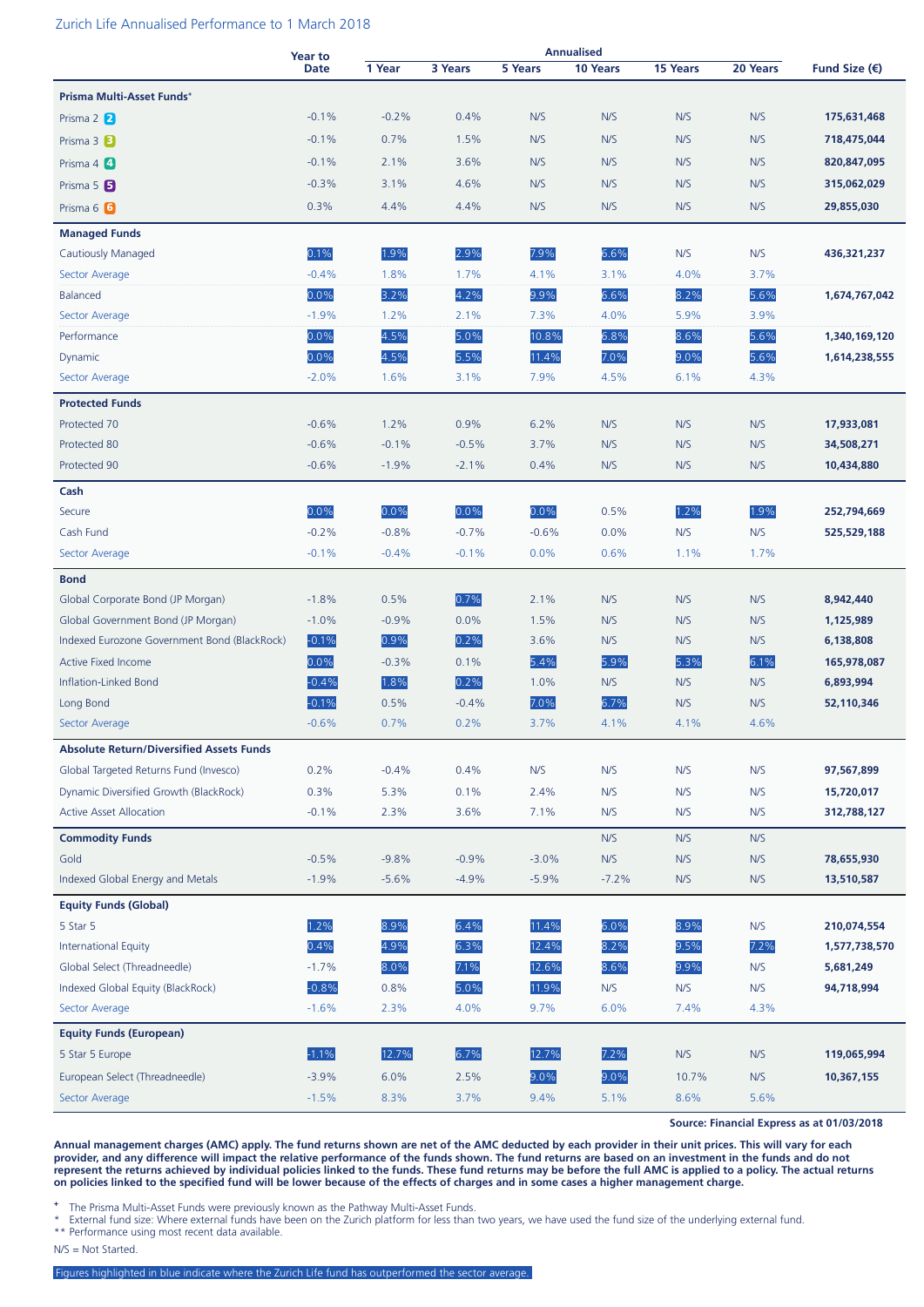|                                            | Year to     | <b>Annualised</b> |         |         |          |          |          |                        |
|--------------------------------------------|-------------|-------------------|---------|---------|----------|----------|----------|------------------------|
|                                            | <b>Date</b> | 1 Year            | 3 Years | 5 Years | 10 Years | 15 Years | 20 Years | Fund Size $(\epsilon)$ |
| <b>Equity Funds (Eurozone)</b>             |             |                   |         |         |          |          |          |                        |
| Eurozone Equity                            | $-0.2%$     | 12.3%             | 5.0%    | 11.3%   | 6.6%     | N/S      | N/S      | 90,601,817             |
| Indexed Eurozone Equity (BlackRock)        | $-0.5%$     | 8.3%              | 3.9%    | 10.2%   | N/S      | N/S      | N/S      | 8,680,213              |
| Sector Average                             | $-1.1%$     | 9.9%              | 4.4%    | 9.5%    | 3.4%     | 7.2%     | 3.9%     |                        |
| <b>Equity Funds (Irish)</b>                |             |                   |         |         |          |          |          |                        |
| <b>Irish Equity</b>                        | $-4.2%$     | 5.0%              | 7.3%    | 14.9%   | 3.6%     | N/S      | N/S      | 16,244,789             |
| Sector Average                             | $-3.5%$     | 4.2%              | 4.5%    | 12.0%   | 1.7%     | 5.3%     | 3.0%     |                        |
| <b>Equity Fund (American)</b>              |             |                   |         |         |          |          |          |                        |
| 5 Star 5 Americas                          | 1.6%        | 1.5%              | 7.1%    | 14.8%   | 9.6%     | N/S      | N/S      | 58,892,586             |
| American Select (Threadneedle)             | 0.6%        | 1.6%              | 7.9%    | 14.6%   | 11.7%    | 9.8%     | N/S      | 10,862,796             |
| Sector Average                             | $-0.1%$     | 0.8%              | 6.3%    | 14.1%   | 10.2%    | 8.6%     | 4.6%     |                        |
| <b>Equity Funds (Far East Asia)</b>        |             |                   |         |         |          |          |          |                        |
| 5 Star 5 Asia Pacific                      | 2.3%        | 16.5%             | 9.6%    | 9.4%    | 5.0%     | N/S      | N/S      | 85,069,845             |
| Asia Pacific Equity                        | 1.5%        | 13.7%             | 7.4%    | 8.1%    | N/S      | N/S      | N/S      | 10,419,436             |
| Sector Average                             | 0.0%        | 8.3%              | 3.4%    | 5.6%    | 5.2%     | 9.3%     | 6.6%     |                        |
| <b>Equity Funds (High Yield)</b>           |             |                   |         |         |          |          |          |                        |
| Dividend Growth                            | $-1.3%$     | $-2.3%$           | 4.3%    | 11.0%   | 8.2%     | N/S      | N/S      | 220,919,645            |
| Sector Average                             | $-1.6%$     | 2.3%              | 4.0%    | 9.7%    | 6.0%     | 7.4%     | 4.3%     |                        |
| <b>Equity Funds (Emerging Market)</b>      |             |                   |         |         |          |          |          |                        |
| Emerging Markets Opportunities (JP Morgan) | 2.3%        | 21.8%             | 7.5%    | N/S     | N/S      | N/S      | N/S      | 6,770,773              |
| Sector Average                             | 1.3%        | 12.5%             | 4.1%    | 5.8%    | 3.0%     | 9.9%     | N/S      |                        |
| <b>Equity Funds (Specialist)</b>           |             |                   |         |         |          |          |          |                        |
| Indexed Top Tech 100                       | 5.9%        | 12.7%             | 13.0%   | 22.5%   | 17.5%    | 12.7%    | N/S      | 50,378,111             |
| Sector Average                             | $-1.0%$     | $-1.0%$           | 0.7%    | 4.5%    | 1.6%     | 4.7%     | 3.1%     |                        |
| <b>Property Funds</b>                      |             |                   |         |         |          |          |          |                        |
| Fund of REITs                              | $-0.6%$     | 20.5%             | 5.3%    | N/S     | N/S      | N/S      | N/S      | 19.870.138             |
| Indexed European (Ex-UK) Property          | $-5.7%$     | 7.8%              | 2.5%    | 10.3%   | 6.0%     | N/S      | N/S      | 63.645.324             |
| <b>Indexed Australasia Property</b>        | $-1.9%$     | $-5.2%$           | 0.9%    | 4.1%    | 4.9%     | N/S      | N/S      | 47,289,331             |
| Sector Average                             | $-1.1%$     | 3.8%              | 3.9%    | 7.0%    | $-1.2%$  | 2.8%     | 5.7%     |                        |
| <b>Funds Closed to New Business</b>        |             |                   |         |         |          |          |          |                        |
| Indexed Eurozone Property                  | $-5.0%$     | 11.3%             | 3.9%    | 10.8%   | 4.4%     | N/S      | N/S      | 19,730,579             |
| Indexed India Equity                       | $-5.7%$     | 2.9%              | $-1.4%$ | 7.8%    | 2.4%     | N/S      | N/S      | 10,468,039             |
| Income Opportunity (JP Morgan)             | $-0.1%$     | $-0.7%$           | 0.9%    | 0.8%    | N/S      | N/S      | N/S      | 7,092,784              |
| Diversified Assets                         | $-1.4%$     | 0.1%              | 0.5%    | 4.7%    | 3.7%     | N/S      | N/S      | 11,973,599             |
| Earth Resources                            | $-0.5%$     | $-3.7%$           | $-6.1%$ | $-3.7%$ | $-6.2%$  | N/S      | N/S      | 4,876,712              |
| <b>Green Resources</b>                     | $-4.3%$     | 7.3%              | $-2.4%$ | 6.7%    | N/S      | N/S      | N/S      | 3,709,422              |
| Small Cap Europe (Pictet)                  | $-1.4%$     | 12.9%             | 8.4%    | N/S     | N/S      | N/S      | N/S      | 2,333,993              |

**Warning: Past performance is not a reliable guide to future performance. Warning: The value of your investment may go down as well as up. Warning: Benefits may be affected by changes in currency exchange rates. Warning: If you invest in this fund you may lose some or all of the money you invest.**